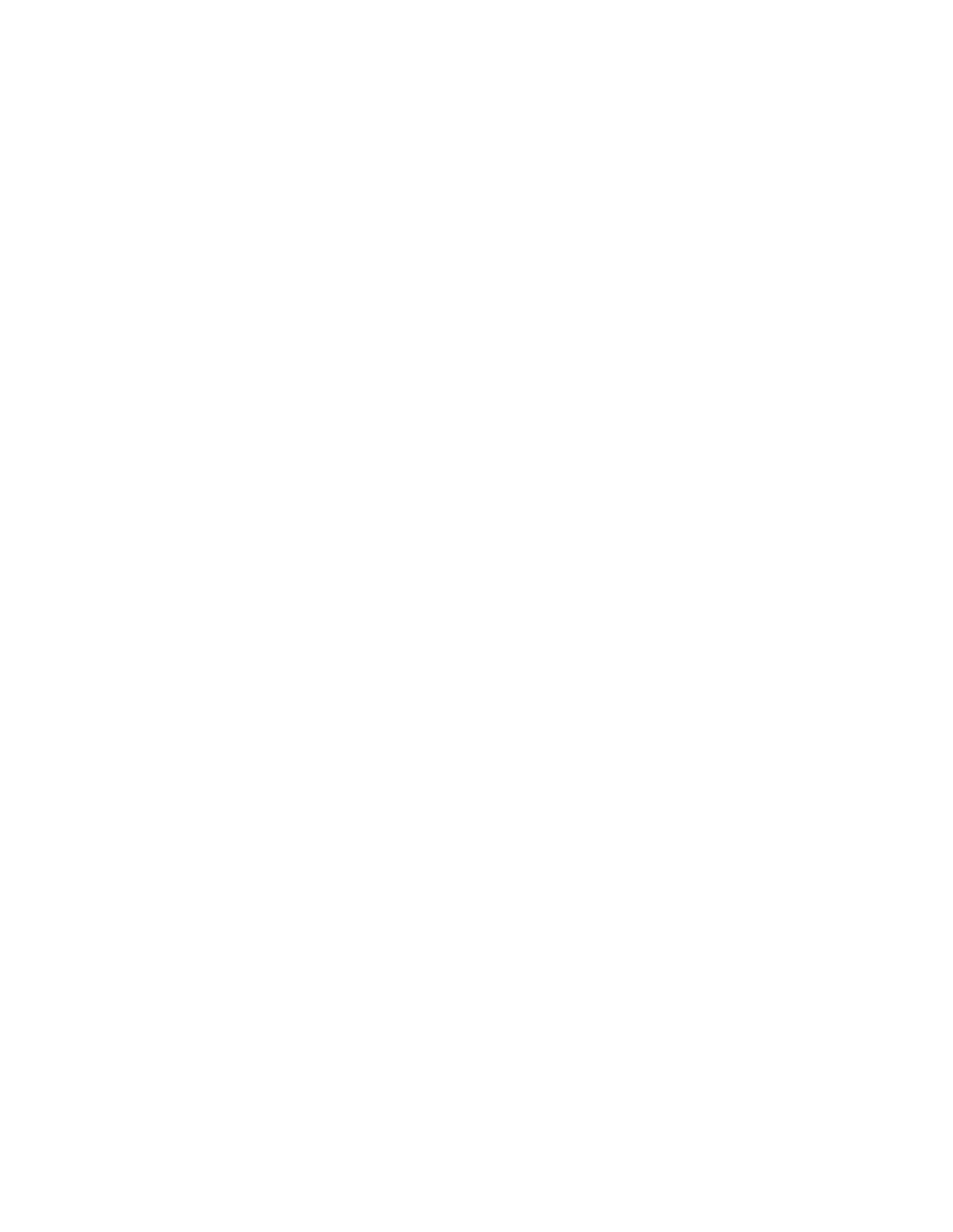Continuous Surrogate Measurements of Bedload Sediment Transport using Hydrophone Installations

2013 Mid-year status update

Mathieu D. Marineau, J. Toby Minear, and Scott A. Wright

As of the end of June, 2013, a prototype hydrophone instrument has been constructed and the software and hardware have been tested. No data were scheduled to be collected this water year, although we had hoped to be able to field-test the instrument during spring reservoir releases or during a spring storm. Unfortunately, due to this year's small snowpack, and a dry spring, flows were not predicted to be high enough to generate significant bedload movement.

At the end of June, the prototype hydrophone instrument will be sent to the USGS Colorado Water Science Center. In Colorado, the USGS is collecting bedload samples on a few snowmelt-fed streams and rivers. This may provide an opportunity to field-test the hydrophone instrument. Alternatively, we may send the instrument to a hydraulic flume to lab-test the hydrophone instrument by collecting acoustic measurements while other bedload experiments are being conducted. We anticipate having all instruments constructed by the end of this water year and ready for deployment in the winter and spring.